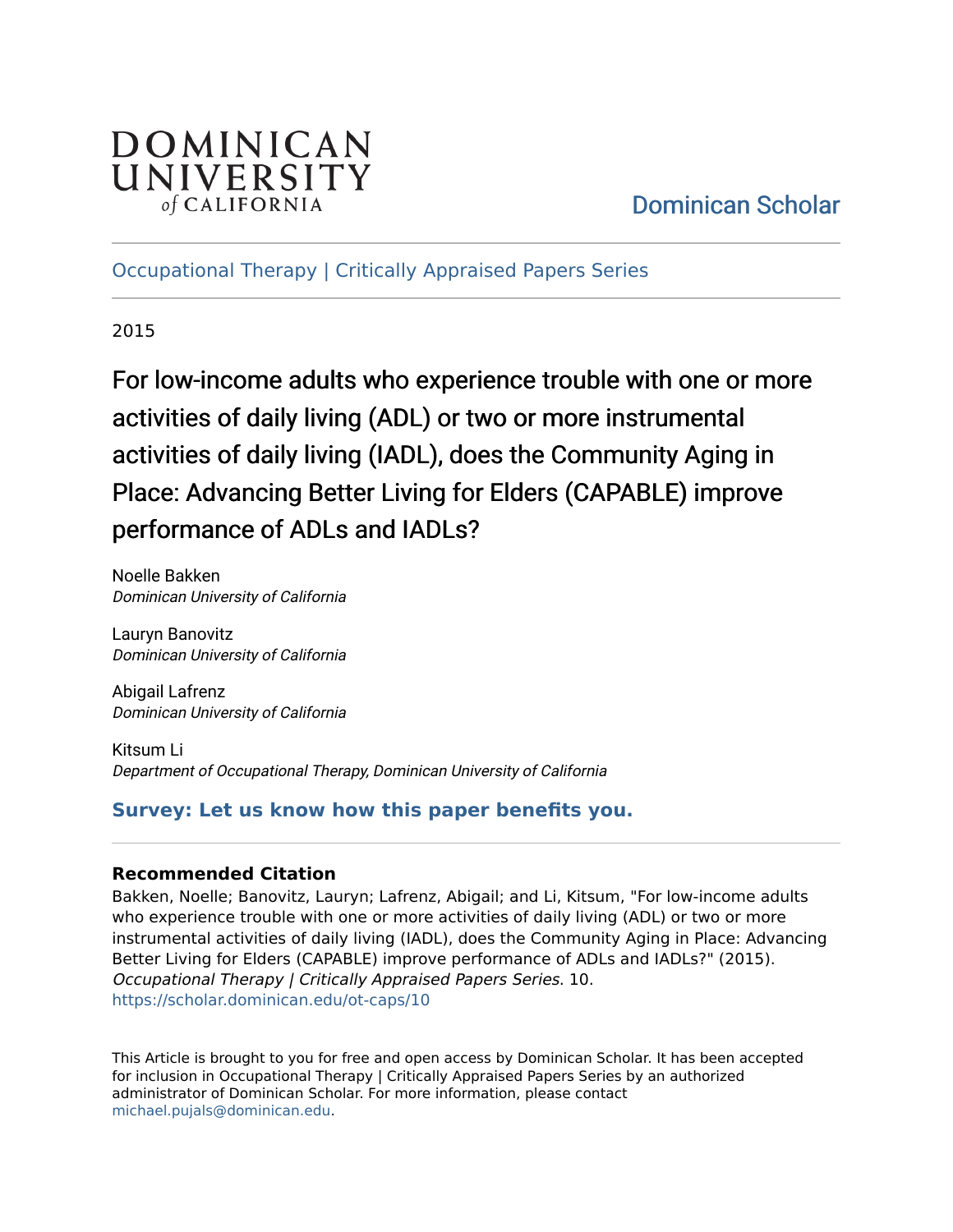# **AOTA Critically Appraised Papers Series Evidence Exchange** \*A product of the American Occupational Therapy Association's Evidence-Based Literature Review Project

#### **CRITICALLY APPRAISED PAPER (CAP)**

**Szanton, S. L., Thorpe, R. J., Boyd, C., Tanner, E. K., Leff, B., Agree, E., & Gitlin, L. N. (2011). Community aging in place, advancing better living for elders: A bio-behavioralenvironmental intervention to improve function and health-related quality of life in disabled older adults.** *Journal of the American Geriatrics Society***,** *59***(12), 2314–2320. <http://dx.doi.org/10.1111/j.1532-5415.2011.03698.x>**

#### **CLINICAL BOTTOM LINE:**

The growing population of older adults has created a societal shift, with many older adults preferring to stay in their homes for a longer period of time. This trend, known as aging-inplace, may provide greater independence and autonomy to older adults compared with those living in nursing homes. However, physical and cognitive changes associated with age may affect the ability to safely perform activities of daily living (ADL) and instrumental activities of daily living (IADL). This study examined performance in ADLs and IADLs, fall efficacy, and quality of life in 40 low-income, community dwelling adults aged 65 and older. Participants reported difficulty with one or more ADLs or two or more IADLs prior to the start of the intervention. Researchers utilized Community Aging in Place, Advancing Better Living for Elders (CAPABLE), an interdisciplinary program to improve performance in ADLs and IADLs.

Participants in the CAPABLE intervention group received 6 60-minute in-home occupational therapy sessions over a 6-month period. Through interview and observation, the occupational therapist collaborated with CAPABLE participants to identify environmental barriers to ADLs and IADLs, potential fall risks, and identify performance areas that were difficult for participants. Follow-up sessions addressed strategies to improve performance in ADLs and IADLs, such as energy conservation techniques, use of adaptive equipment, and task simplification. CAPABLE participants were educated in balance and fall recovery techniques. A handyman contracted by the study completed home modifications recommended by the OT. The OT provided follow-up education to CAPABLE participants on the proper use of adaptive equipment and durable medical equipment. These participants also were seen for four additional sessions over the same 6-month period by a registered nurse (RN). The RN educated CAPABLE participants on pain, depression and medication management, and communication strategies for primary care physicians. In contrast, the control group engaged in sedentary and reminiscence activities with a research assistant for an equal amount of time during the 6-month study period to control for attention and engagement received by the CAPABLE intervention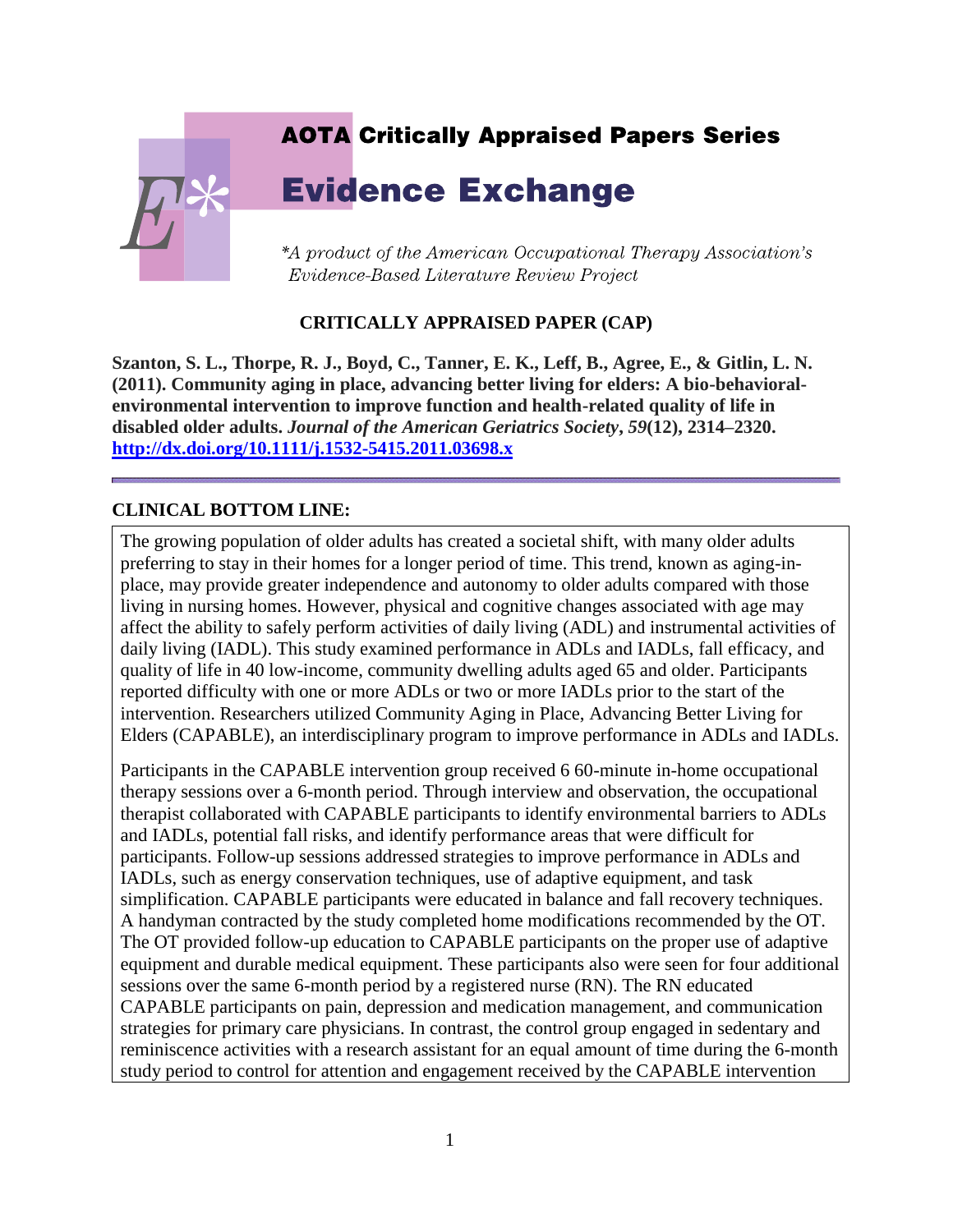#### group.

Results indicated that participants in the CAPABLE intervention showed significant reduction in ADL and IADL difficulties, as well as significant improvements in fall efficacy and quality of life when compared to the control group. Changes from baseline to follow-up resulted in a moderate to strong effect size in the intervention groups, with 94% of the participants in the CAPABLE group reporting they felt their lives were easier, compared to 53% of the control group having the same sentiment. Strengths of this program include addressing internal and external factors and utilizing multicomponents within the participant's home. The CAPABLE program indicates that addressing multiple components may be an effective tool to increase performance of ADLs and IADLs in community-dwelling older adults. Due to the nature and size of this pilot study, more research is indicated to validate the long-term effects and the individual components of the CAPABLE program.

#### **RESEARCH OBJECTIVE(S)**

List study objectives.

Determine the feasibility, acceptability, and effect size for the CAPABLE intervention program in low-income adults aged 65 and older who experienced difficulties with one or more ADLs or two or more IADLs.

## **DESIGN TYPE AND LEVEL OF EVIDENCE:**

Level I: Prospective randomized controlled pilot two-group trial

#### **SAMPLE SELECTION**

How were subjects recruited and selected to participate? Please describe.

The study's participants were chosen from the nonprofit and government lists of low-income older adults organizations in Baltimore, Maryland who were anticipating home-based services.

#### **Inclusion Criteria**

The study's participants were 65 or older, scored 24 or higher on the Mini-Mental State Examination, were considered to be low income, had the ability to stand with or without assistance, and expressed difficulty in performing one or more ADLs or two or more IADLs.

#### **Exclusion Criteria**

Individuals were excluded if they were hospitalized three or more times within the past year; they had received in-home rehabilitation services such as occupational therapy, physical therapy or nursing; they had a terminal diagnosis with less than 1 year to live; they received active cancer treatment; if they had plans of relocating within the next year; or they were not cognitively competent to give informed consent.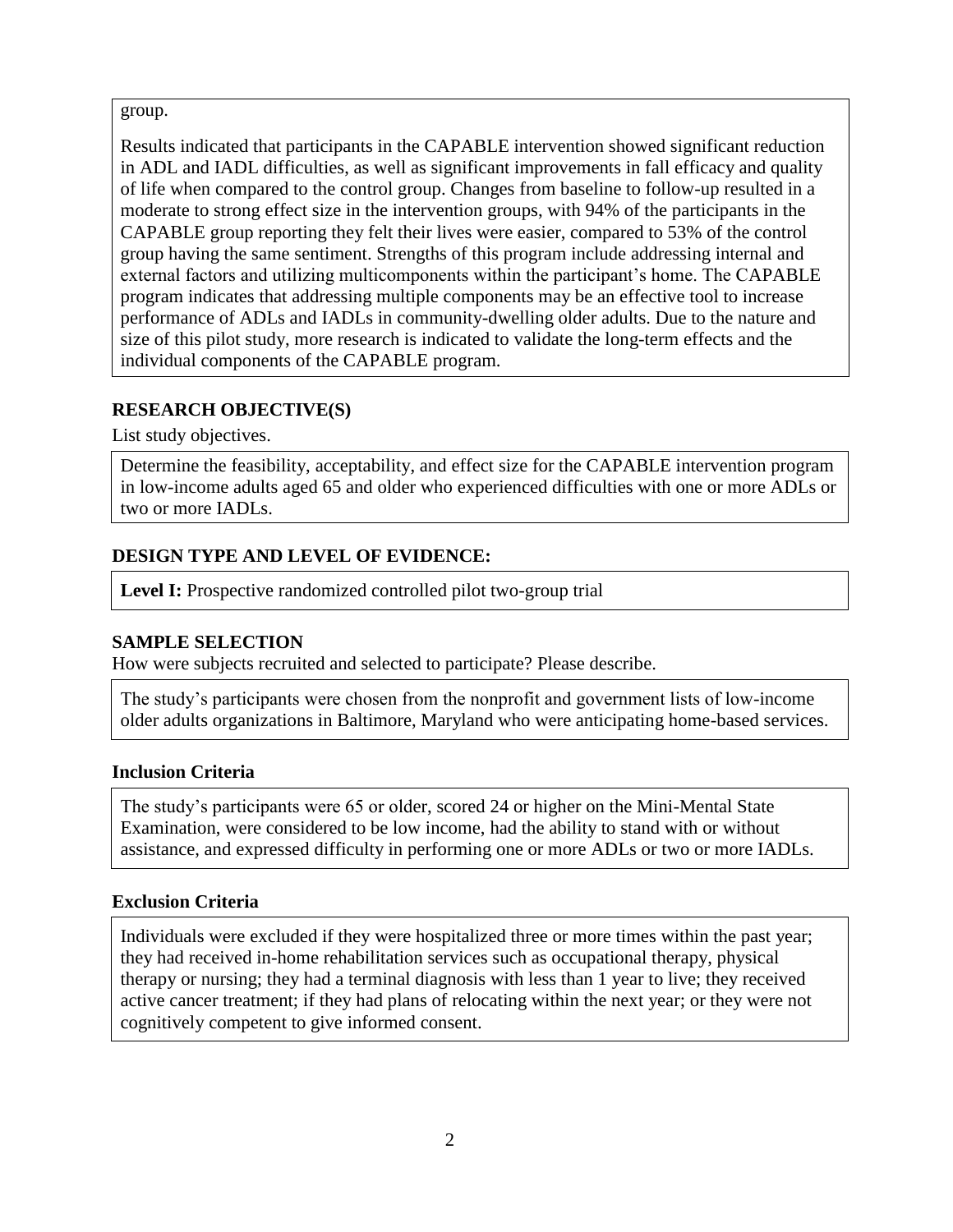## **SAMPLE CHARACTERISTICS**

| $N = (Number of participants taking part in the study)$<br>40                                     |       |  |                 |          |  |
|---------------------------------------------------------------------------------------------------|-------|--|-----------------|----------|--|
| #/ $(%$ ) Male                                                                                    | 2(5%) |  | $\#$ (%) Female | 38 (95%) |  |
| Ethnicity<br><b>Predominantly African American</b>                                                |       |  |                 |          |  |
| Low-income seniors with difficulty in ADL or IADL<br>Disease/disability diagnosis<br>performance. |       |  |                 |          |  |

# **INTERVENTION(S) AND CONTROL GROUPS**

*Add groups if necessary* Group 1

| Brief description<br>of the<br>intervention  | In the attention control group, the research assistant engaged the study<br>participants in reminiscence and sedentary activities of their choice, such<br>as scrapbooking or making family cookbooks. |
|----------------------------------------------|--------------------------------------------------------------------------------------------------------------------------------------------------------------------------------------------------------|
| How many<br>participants in the<br>group?    | 16                                                                                                                                                                                                     |
| Where did the<br>intervention take<br>place? | The attention control group was conducted within each participant's home.                                                                                                                              |
| Who delivered?                               | A trained research assistant                                                                                                                                                                           |
| How often?                                   | 10.60-minute sessions                                                                                                                                                                                  |
| For how long?                                | 6 months                                                                                                                                                                                               |

Group 2

| Brief description<br>of the<br>intervention | The intervention group received the CAPABLE intervention, which<br>involved three disciplines: occupational therapy, nursing, and home repair<br>(handyman). Components of the intervention included assessment,<br>education, and interactive identification of barriers to function. The<br>occupational therapist used the Client-Clinician Assessment Protocol (C- |
|---------------------------------------------|------------------------------------------------------------------------------------------------------------------------------------------------------------------------------------------------------------------------------------------------------------------------------------------------------------------------------------------------------------------------|
|                                             | CAP) to identify the performance areas the study participants reported as                                                                                                                                                                                                                                                                                              |
|                                             | problematic. The participants and the occupational therapist jointly decided<br>on which environmental modifications to address at each home. The                                                                                                                                                                                                                      |
|                                             | occupational therapist also educated participants on energy conservation,                                                                                                                                                                                                                                                                                              |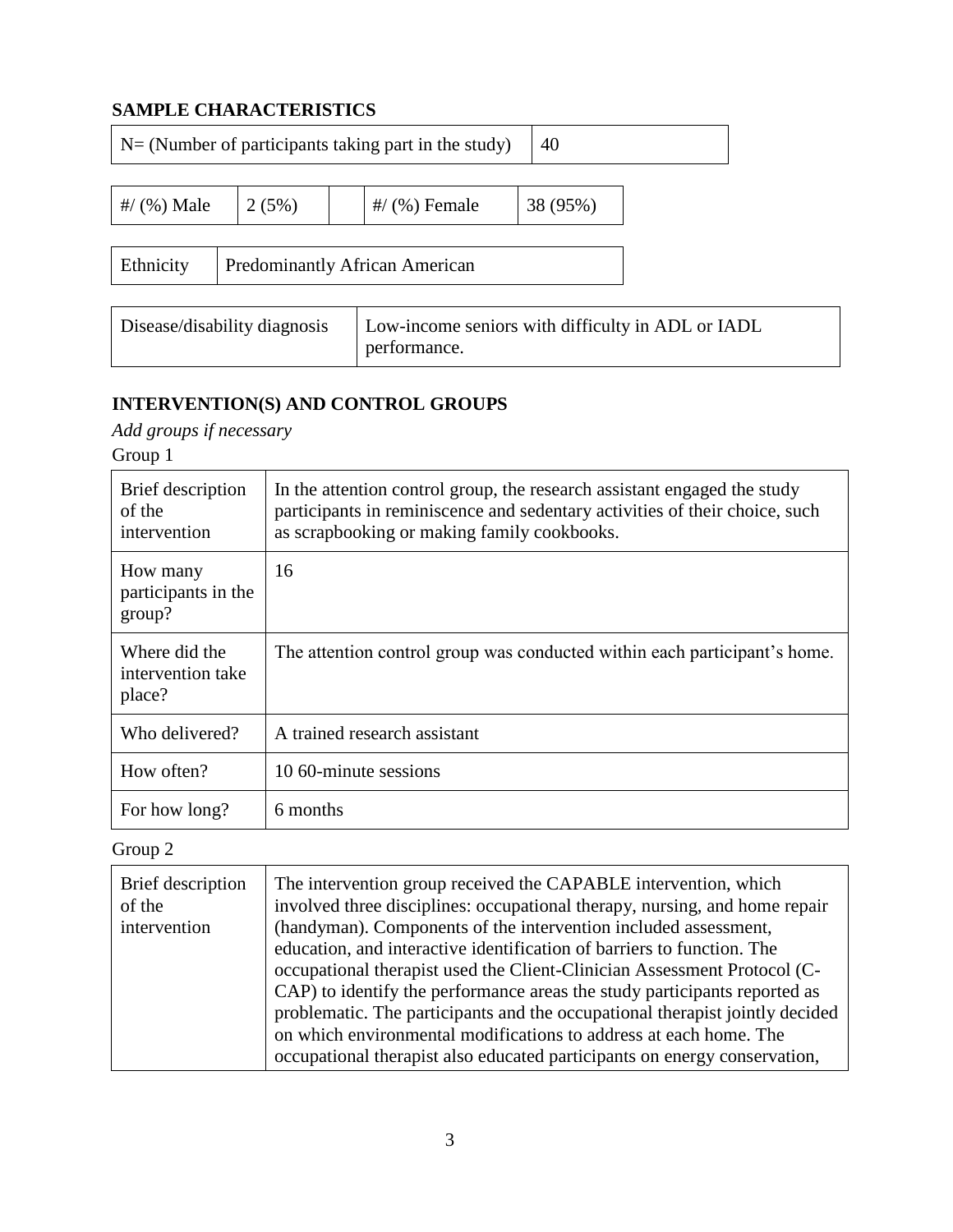|                                              | task simplification, environment simplification, use of assistive devices,<br>balance techniques, and fall recovery techniques, and coordinated the<br>installation of home modifications with the handyman. After installation of<br>the home modifications, the occupational therapist trained each participant<br>on how to properly use the new home modifications. The RN assessed each<br>participant using the C-CAP RN. The RN focused on educating<br>participants on the relationship among pain, depression, strength, balance,<br>medication management, and communication with a primary care provider<br>and how these areas affected daily function. The RN and study participants<br>identified behavioral goals and worked toward those goals during each<br>session. The RN also provided education on resources to address any future<br>needs the participants might have. The handyman was responsible for<br>coordinating, ordering, and installing the home modifications as<br>recommended by the occupational therapist. |
|----------------------------------------------|---------------------------------------------------------------------------------------------------------------------------------------------------------------------------------------------------------------------------------------------------------------------------------------------------------------------------------------------------------------------------------------------------------------------------------------------------------------------------------------------------------------------------------------------------------------------------------------------------------------------------------------------------------------------------------------------------------------------------------------------------------------------------------------------------------------------------------------------------------------------------------------------------------------------------------------------------------------------------------------------------------------------------------------------------|
| How many<br>participants in the<br>group?    | 24                                                                                                                                                                                                                                                                                                                                                                                                                                                                                                                                                                                                                                                                                                                                                                                                                                                                                                                                                                                                                                                |
| Where did the<br>intervention take<br>place? | The intervention was conducted within each participant's home.                                                                                                                                                                                                                                                                                                                                                                                                                                                                                                                                                                                                                                                                                                                                                                                                                                                                                                                                                                                    |
| Who delivered?                               | An occupational therapist for six visits, a registered nurse for up to four<br>visits, and one handyman visit.                                                                                                                                                                                                                                                                                                                                                                                                                                                                                                                                                                                                                                                                                                                                                                                                                                                                                                                                    |
| How often?                                   | 10.60-minute sessions                                                                                                                                                                                                                                                                                                                                                                                                                                                                                                                                                                                                                                                                                                                                                                                                                                                                                                                                                                                                                             |
| For how long?                                | 6 months                                                                                                                                                                                                                                                                                                                                                                                                                                                                                                                                                                                                                                                                                                                                                                                                                                                                                                                                                                                                                                          |

Intervention Biases: *Check yes, no, or NR and explain, if needed.*

Contamination:

| YES              | $\sqrt{}$<br>Comment: |
|------------------|-----------------------|
| $NO$ $\boxtimes$ |                       |
| TR.<br>$\cdots$  |                       |

Co-intervention:

| YES $\Box$          | <i>Comment:</i> Participants were excluded if they were receiving other therapy at |
|---------------------|------------------------------------------------------------------------------------|
| $NO$ $\overline{Q}$ | the time of intervention.                                                          |
| $NR$                |                                                                                    |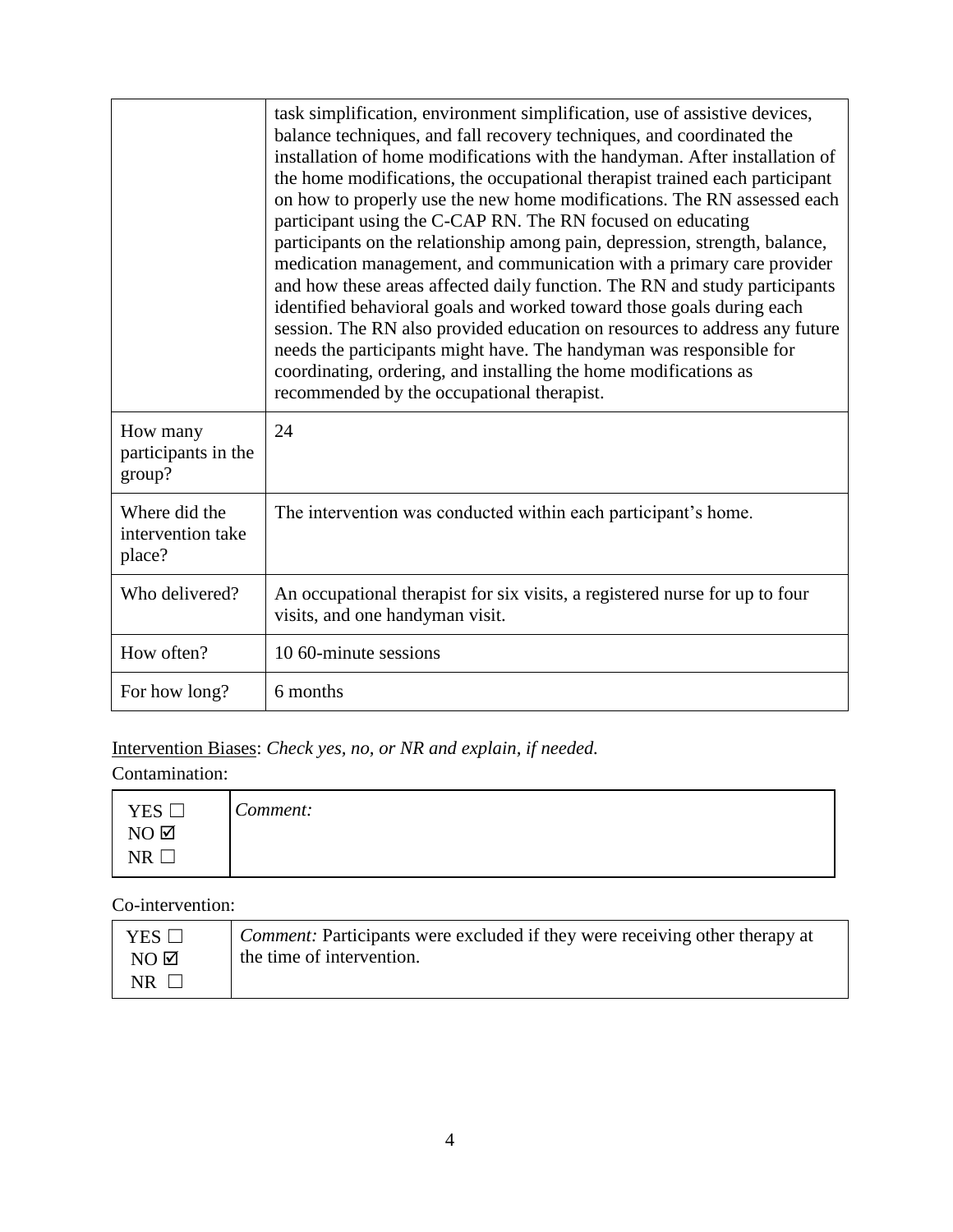Timing:

| <b>YES</b>          | ⌒<br>Comment: |
|---------------------|---------------|
| $NO$ $\overline{Q}$ |               |
| <b>NR</b>           |               |

Site:

| YES ☑ | <i>Comment:</i> All 10 sessions were completed in the home of the individual |
|-------|------------------------------------------------------------------------------|
| NO.   | participant. Therefore, there was site variation.                            |
| NR.   |                                                                              |

Use of different therapists to provide intervention:

| YES ☑     | <i>Comment:</i> An occupational therapist, a registered nurse, and a handyman |
|-----------|-------------------------------------------------------------------------------|
| $NO \Box$ | administered the interventions for the intervention group.                    |
| $NR \Box$ |                                                                               |

## **MEASURES AND OUTCOMES**

Complete for each measure relevant to occupational therapy:

Measure 1:

| Name/type of<br>measure used: | Reductions in ADL and IADL difficulty                                                                                                                                                                                                                                                                                                         |  |
|-------------------------------|-----------------------------------------------------------------------------------------------------------------------------------------------------------------------------------------------------------------------------------------------------------------------------------------------------------------------------------------------|--|
| What outcome<br>was measured? | Participants self-reported whether they experienced difficulty performing<br>ADLs and IADLs. The ADLs assessed were bathing, dressing, eating, using<br>the toilet, and transferring in and out of bed. The IADLs assessed were<br>telephone use, shopping, preparing food, light housekeeping, taking<br>medications, and managing finances. |  |
| Is the measure                | $NO \Box NR \Box$                                                                                                                                                                                                                                                                                                                             |  |
| reliable?                     | YES ☑                                                                                                                                                                                                                                                                                                                                         |  |
| Is the measure                | YES ☑                                                                                                                                                                                                                                                                                                                                         |  |
| valid?                        | $NO \Box NR \Box$                                                                                                                                                                                                                                                                                                                             |  |
| When is the                   | The measure was used to determine the baseline level and reassess ADL and                                                                                                                                                                                                                                                                     |  |
| measure used?                 | IADL performance at the end of the 6-month program                                                                                                                                                                                                                                                                                            |  |

#### Measure 2:

| Name/type of<br>measure used: | Health-Related Quality of Life                                                                                                                                                                                                               |
|-------------------------------|----------------------------------------------------------------------------------------------------------------------------------------------------------------------------------------------------------------------------------------------|
| What outcome<br>was measured? | The researchers used the Euroqol (EQ-5D) to measure health-related quality<br>of life in participants. The two components of the EQ-5D are a 5-item multi-<br>attribute utility scale and a single-item visual analog scale. The researchers |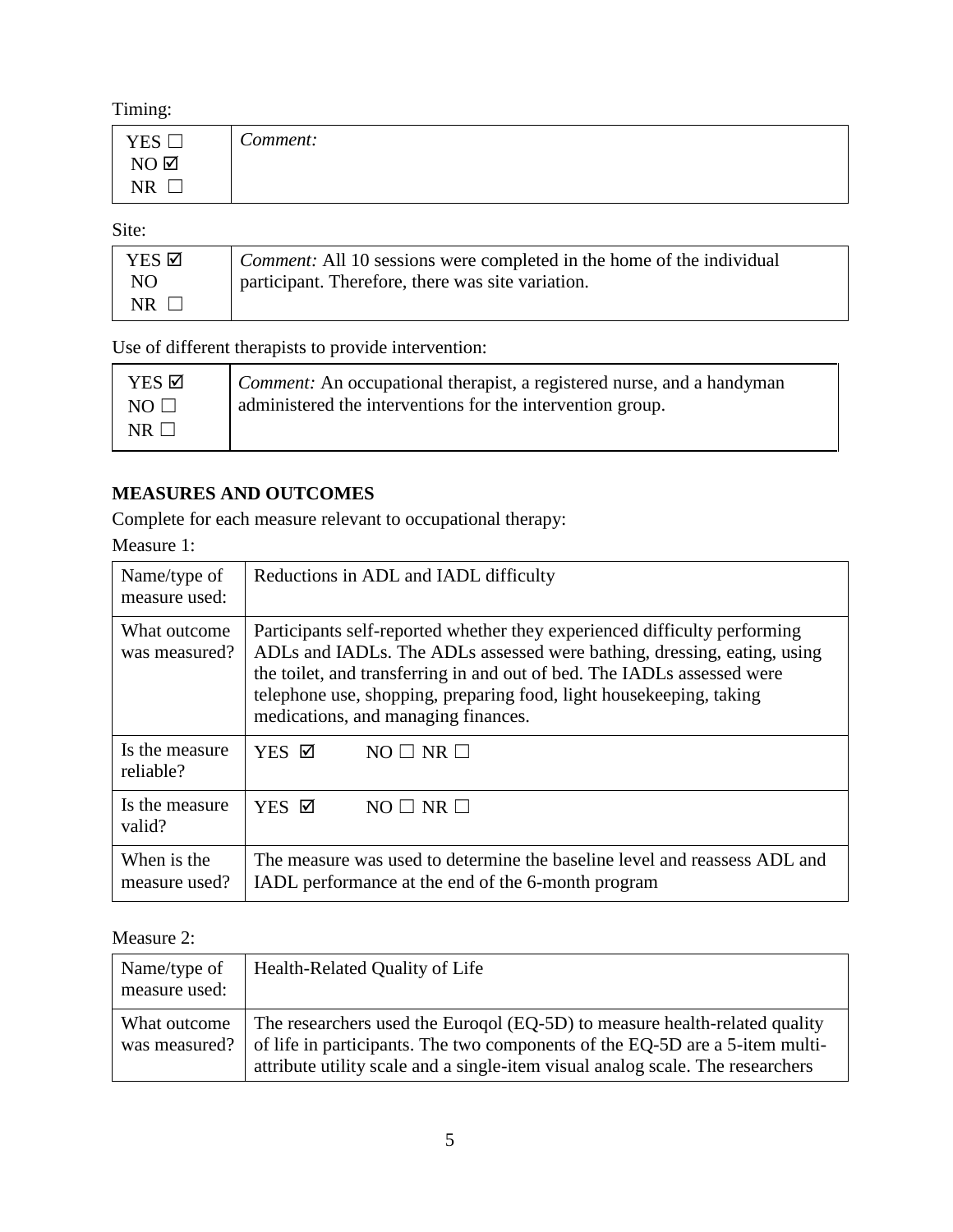|                              | did not report whether the measure was reliable or valid.                              |                        |
|------------------------------|----------------------------------------------------------------------------------------|------------------------|
| Is the measure<br>reliable?  | $YES$ $\square$                                                                        | $NO \Box NR \boxtimes$ |
| Is the measure<br>valid?     | $YES$ $\Box$                                                                           | $NO \Box NR \boxtimes$ |
| When is the<br>measure used? | The measure was used at baseline level and again at the end of the 6-month<br>program. |                        |

#### Measure 3:

| Name/type of<br>measure used: | Falls efficacy                                                                                                                                                                                                                                                                     |  |
|-------------------------------|------------------------------------------------------------------------------------------------------------------------------------------------------------------------------------------------------------------------------------------------------------------------------------|--|
| What outcome<br>was measured? | The researchers measured falls efficacy by asking participants to self-rate<br>their confidence levels in performing 10 everyday activities such as getting<br>into and out of a chair. This measure was chosen for its relationship to<br>function; reliability was not reported. |  |
| Is the measure                | $YES$ $\square$                                                                                                                                                                                                                                                                    |  |
| reliable?                     | $NO \Box NR \Box$                                                                                                                                                                                                                                                                  |  |
| Is the measure                | YES $\Box$                                                                                                                                                                                                                                                                         |  |
| valid?                        | $NO \Box NR \boxtimes$                                                                                                                                                                                                                                                             |  |
| When is the                   | The measure was used at baseline level and again at the end of the 6-month                                                                                                                                                                                                         |  |
| measure used?                 | program.                                                                                                                                                                                                                                                                           |  |

# Measurement Biases

Were the evaluators blind to treatment status? *Check yes, no, or NR, and if no, explain*.

| YES ⊠       | <i>Comment:</i> The researchers used single-blind assessments at baseline and at the |
|-------------|--------------------------------------------------------------------------------------|
| NO $\Box$   | end of the 6-month program.                                                          |
| $NR$ $\Box$ |                                                                                      |

Recall or memory bias. *Check yes, no, or NR, and if yes, explain*.

| YES Ø          | <i>Comment:</i> The ADL and IADL assessments and the falls efficacy were self- |
|----------------|--------------------------------------------------------------------------------|
| $NO \Box$      | reported and therefore subject to recall or memory bias.                       |
| $NR$ $\square$ |                                                                                |

#### Others (list and explain):

N/A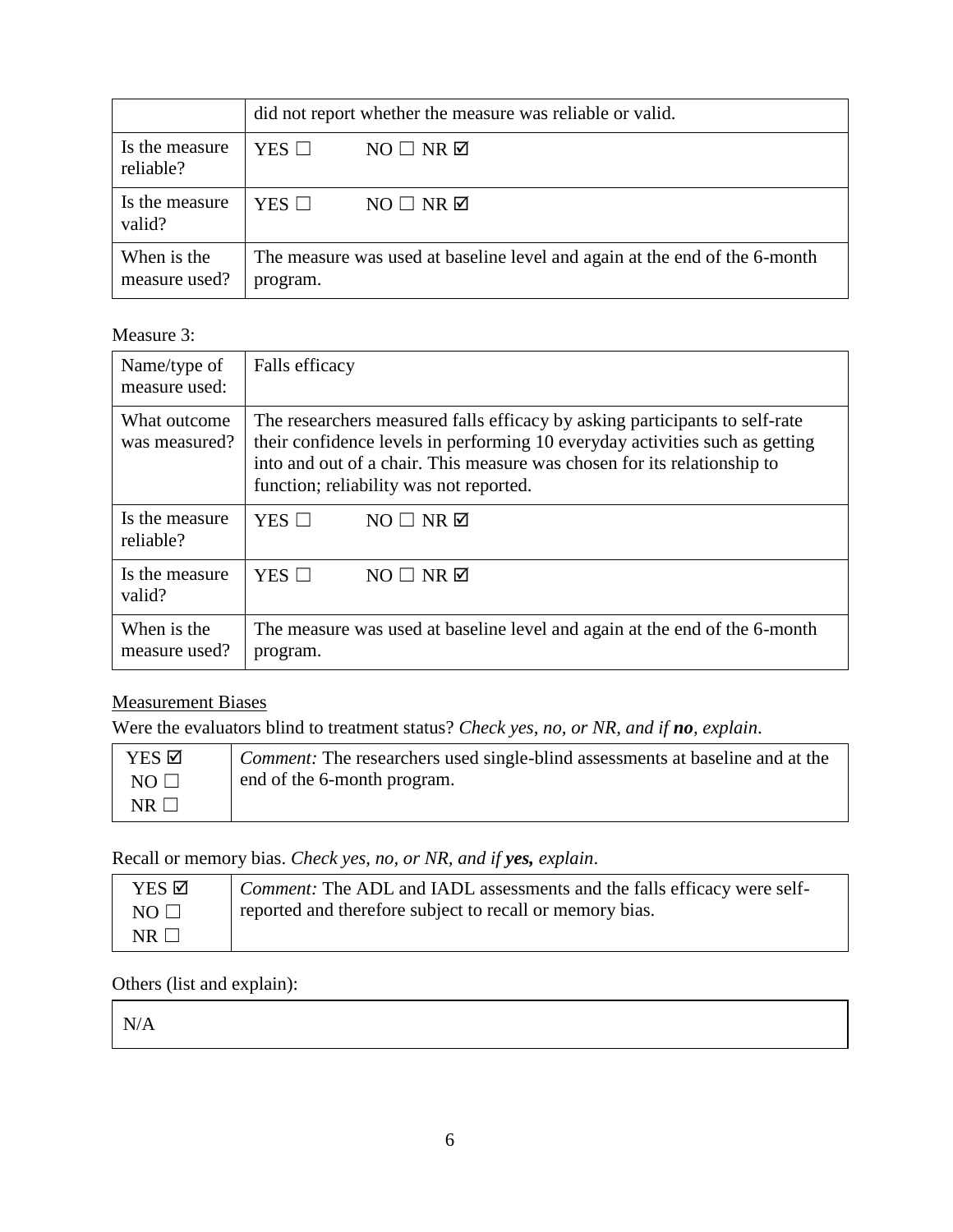#### **RESULTS**

List key findings based on study objectives Include statistical significance where appropriate  $(p < 0.05)$ Include effect size if reported

The participants in the CAPABLE intervention experienced a significant reduction in ADL and IADL difficulty (ADL difficulty: 2.1  $+/- 1.2$  at baseline and 0.7  $+/- 0.8$  after 24 weeks; IADL difficulty:  $2.3 + (-1.4)$  at baseline and  $1.2 + (-1.3)$  after 24 weeks) when compared with the control group (ADL difficulty: 2.6  $+/- 1.4$  at baseline and 2.1  $+/- 2.3$  after 24 weeks; IADL difficulty:  $2.0 + (-1.1)$  at baseline and  $1.8 + (-1.9)$  after 24 weeks). The effect size for reduction in ADL difficulty was 0.63 and the effect size for reduction in IADL difficulty was 0.62. The participants in the CAPABLE program also demonstrated a significant improvement in quality of life  $(3.8 +/1.2$  at baseline and  $2.9 +/1.6$  after 24 weeks) when compared with the control group  $(3.8 +/1.7)$  at baseline and  $3.8 +/2.2$  after 24 weeks). The quality of life effect size was 0.89. Finally, the participants in the CAPABLE program demonstrated a significant improvement in falls efficacy  $(33.8 +/15.5)$  at baseline and  $28.8 +/14.1$  after 24 weeks) when compared with the control group  $(30.7 +/- 17.1)$  at baseline and  $36.1 +/- 27.6$  after 24 weeks). The falls efficacy effect size was 0.55.

Was this study adequately powered (large enough to show a difference)? *Check yes, no, or NR, and if no, explain*.

| $YES \Box$       | <i>Comment:</i> Researchers neglected to perform a power analysis, so it is uncertain |
|------------------|---------------------------------------------------------------------------------------|
| $NO$ $\boxtimes$ | if the small sample size is adequately powered for this study.                        |
| NR               |                                                                                       |

Were appropriate analytic methods used? *Check yes, no, or NR, and if no, explain*.

| YES Ø        | $\sqrt{ }$<br>Comment: |
|--------------|------------------------|
| $\mathbf{M}$ |                        |
| NR           |                        |

Were statistics appropriately reported (in written or table format)? *Check yes or no, and if no, explain*.

| YES Ø     | $\sim$<br>Comment: |
|-----------|--------------------|
| NO<br>ىسا |                    |
|           |                    |

Was the percent/number of subjects/participants who dropped out of the study reported?

| YES ⊠     |  |
|-----------|--|
| $NO \Box$ |  |